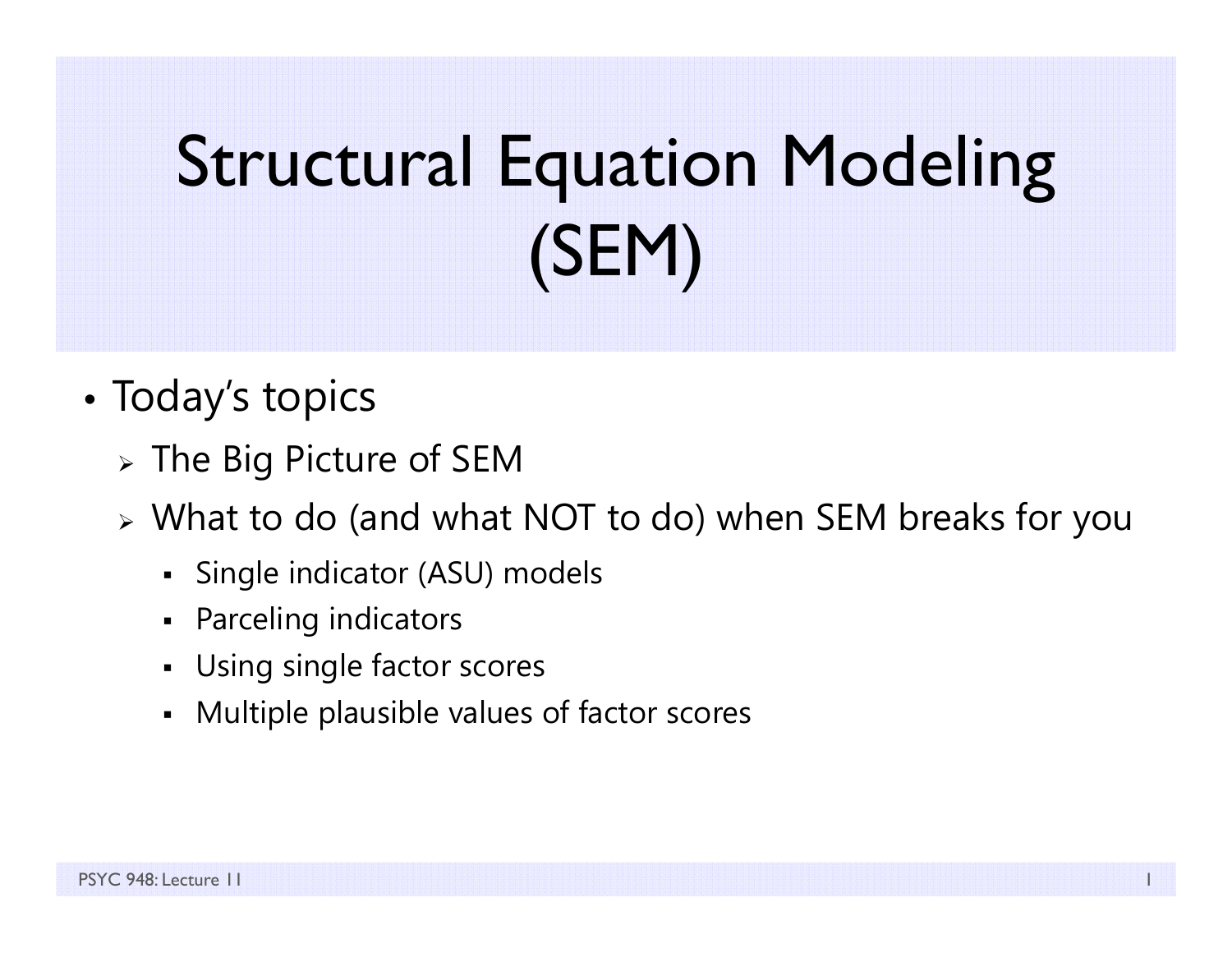### What is SEM?

• The term "SEM" gets used to describe many different models, but fundamentally, **SEM consists of two parts**:

### **Measurement model for each latent variable**

- "CFA" if indicators are continuous and "normal enough"
- "IFA" if indicators are binary, ordinal, or nominal
- "?name?" if indicators require some other link function (e.g., counts)
- Factors/thetas/traits are assumed to be multivariate normal

### **Path analysis (regressions) amongst the latent variables**

- $\blacksquare$  And amongst other observed variables that are not used as part of the measurement model for those latent variables
- Other observed variables can be of whatever kind, so long as the observed outcomes have their distributions modeled properly
	- e.g., a binary predictor variable does not require a logit, but a **binary outcome variable** does (so then it's on the CATEGORICAL statement)
	- THERE IS NO SUCH THING AS A CLASS STATEMENT IN MPLUS (I'm sorry), so you have to create manual contrasts to include categorical predictors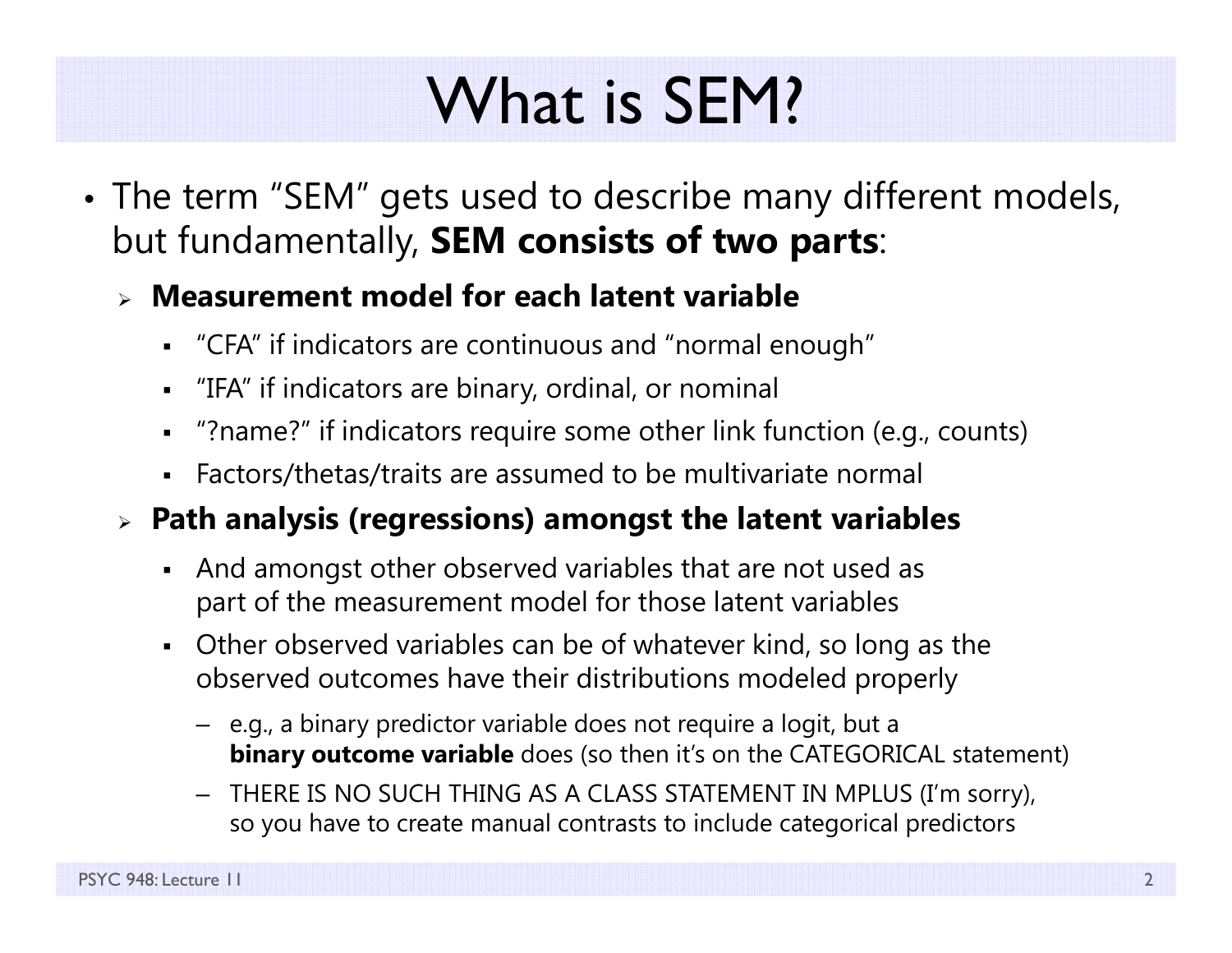## SEM: Model Identification

- SEM integrates both measurement and path models, so the identification rules for SEM borrow from both
	- $\triangleright$  Measurement models for each latent variables must be locally identified  $\rightarrow$  each factor has its own scale (mean, variance)
	- $\triangleright$  The path model must be identified (solvable)
- • A necessary (but not sufficient) way of ensuring identification is the t-rule (i.e., a counting rule that I never use in SEM)
	- Number of estimated ("free") parameters must be less than the total number of means + variances/covariances of **all** observed variables ( $v$ ) in the analysis: Total possible df =  $\frac{v*(v+1)}{2}$  $+ \; \nu$
	- $\triangleright$  Practical tip: don't count, just look at your model, and see if it seems  $\blacksquare$ logical (e.g., don't have a directed path AND a covariance between two variables), make sure all latent factors are locally identified, and beware of negative factor loadings (then factors won't know which way to go)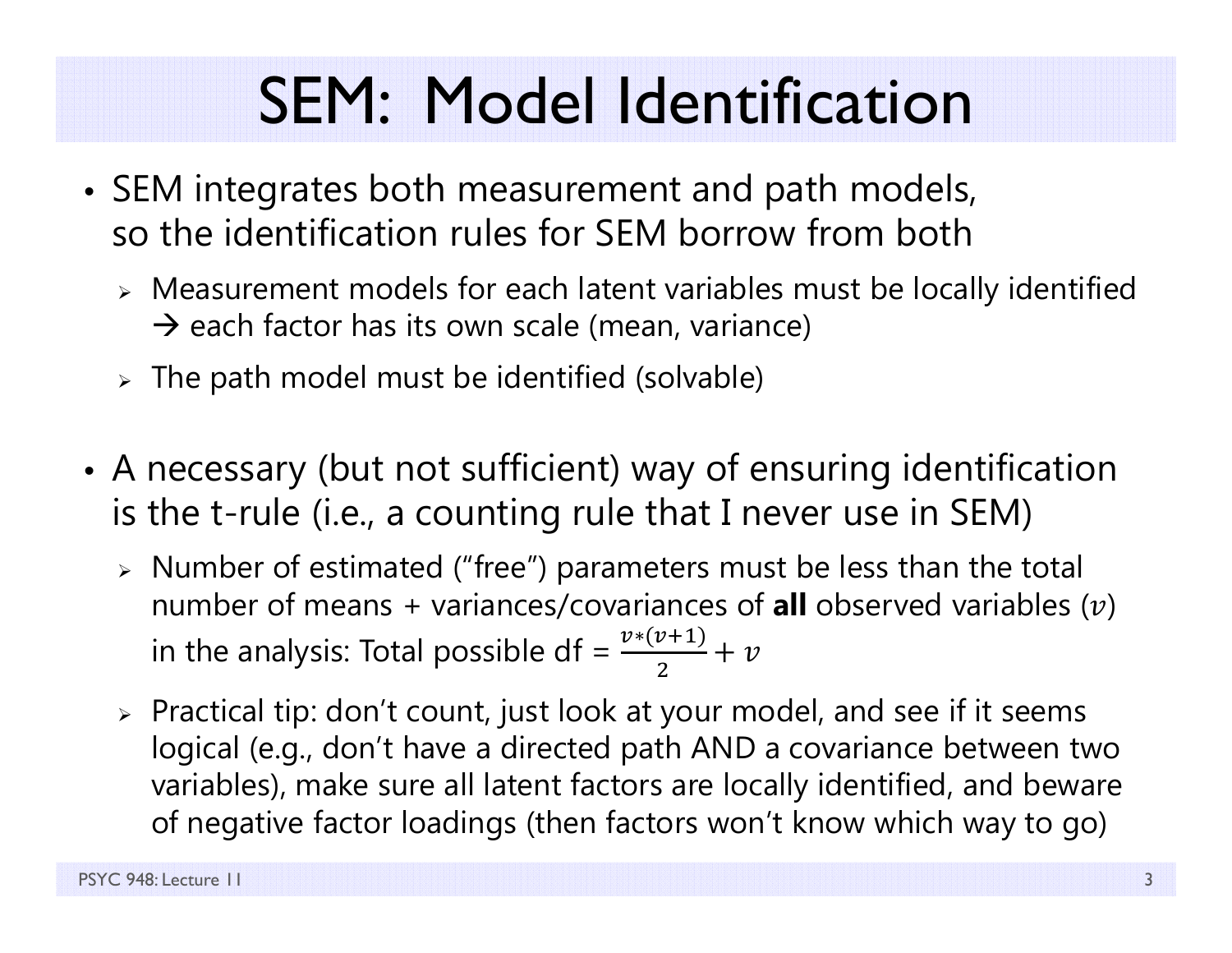### SEM: Predictors vs. Outcomes

- • $\bullet\,$  New terminology for use in SEM:
	- Predictor variables are called "**exogenous**" (arrows go out of it only)
	- Outcome variables are called "**endogenous**" (arrows go into it)
	- If a variable is *both* a predictor and an outcome, it is "endogenous"
- Some SEM books claim that when using ML, that \*all\* variables should have a multivariate normal distribution (MVN), but this is NOT true in Mplus for three reasons:
	- $\triangleright$  You can use ML with link functions and other distributions (e.g., CATEGORICAL tells it to use Bernoulli or Multinomial instead as needed)
	- $\triangleright$  Exogenous variables are not part of the ML function unless you make them (by referring to their means, variances, or covariances in syntax)
	- Only the *residuals* of endogenous variables are assumed MVN
	- $\triangleright$   $\,$  MLR can help with continuous but overly kurtotic endogenous variables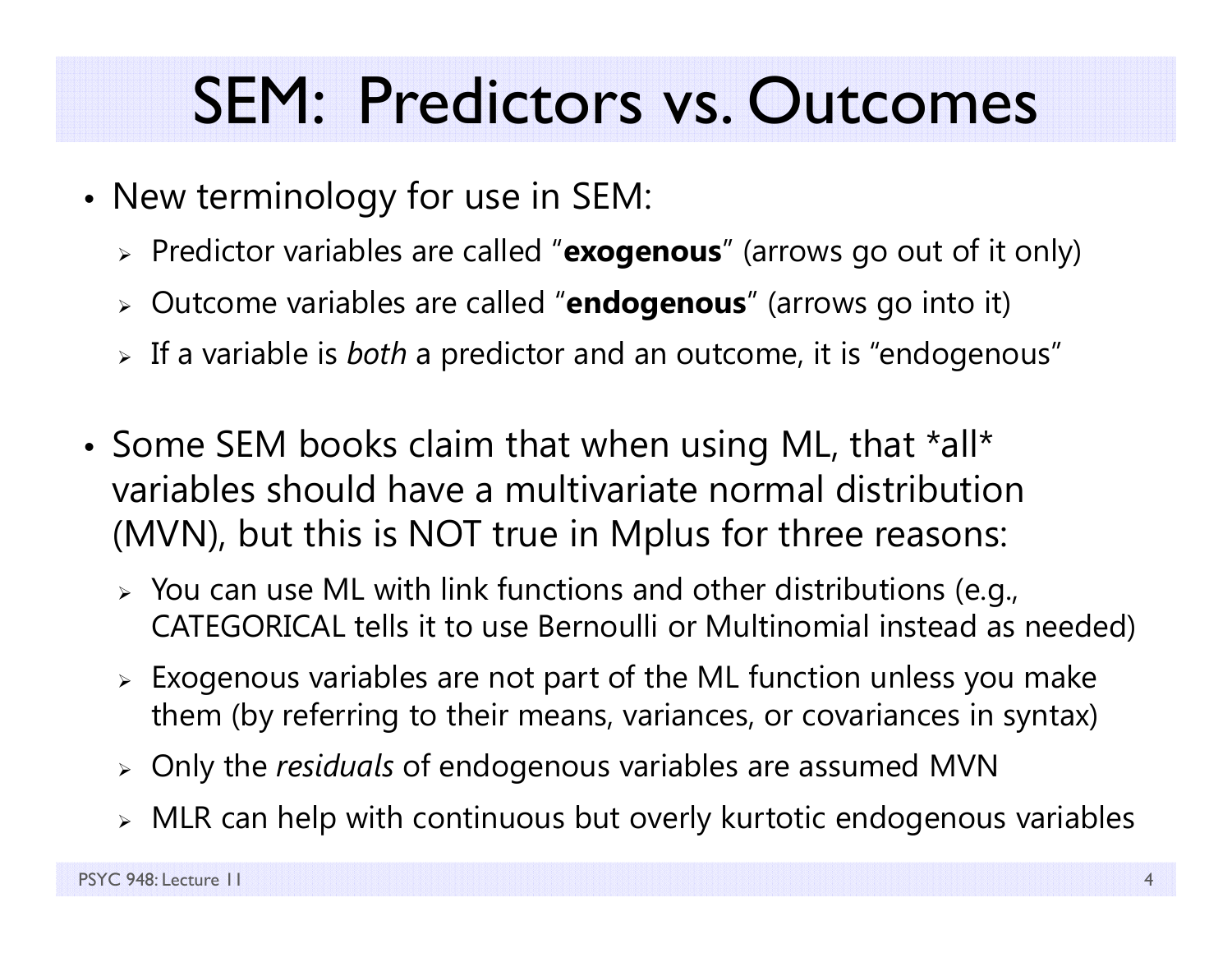## SEM: Predictors vs. Outcomes

- The important distinction is whether each observed variable is **part of the maximum likelihood function or not**
	- Are its means/intercepts, variances/residual variances, or covariances/residual covariances being estimated? Then yes, it is
	- Are *just* its paths predicting endogenous variables being estimated? Then no, it is NOT part of the likelihood
- • **Upside** of putting exogenous variables in the likelihood?
	- $\triangleright$  Predictors can have missing data (assuming missing at random)
- **Downside** of putting exogenous variables in the likelihood?
	- $\triangleright$  Distributional assumptions then apply, although Mplus gets cranky  $\blacksquare$ when exogenous variables are added to CATEGORICAL
		- n A silly work-around is to make it a perfect single indicator of a latent factor, that way it becomes an "outcome" officially, but this may cause other problems
	- $\triangleright$  Covariances amongst "predictors" then contribute to fit...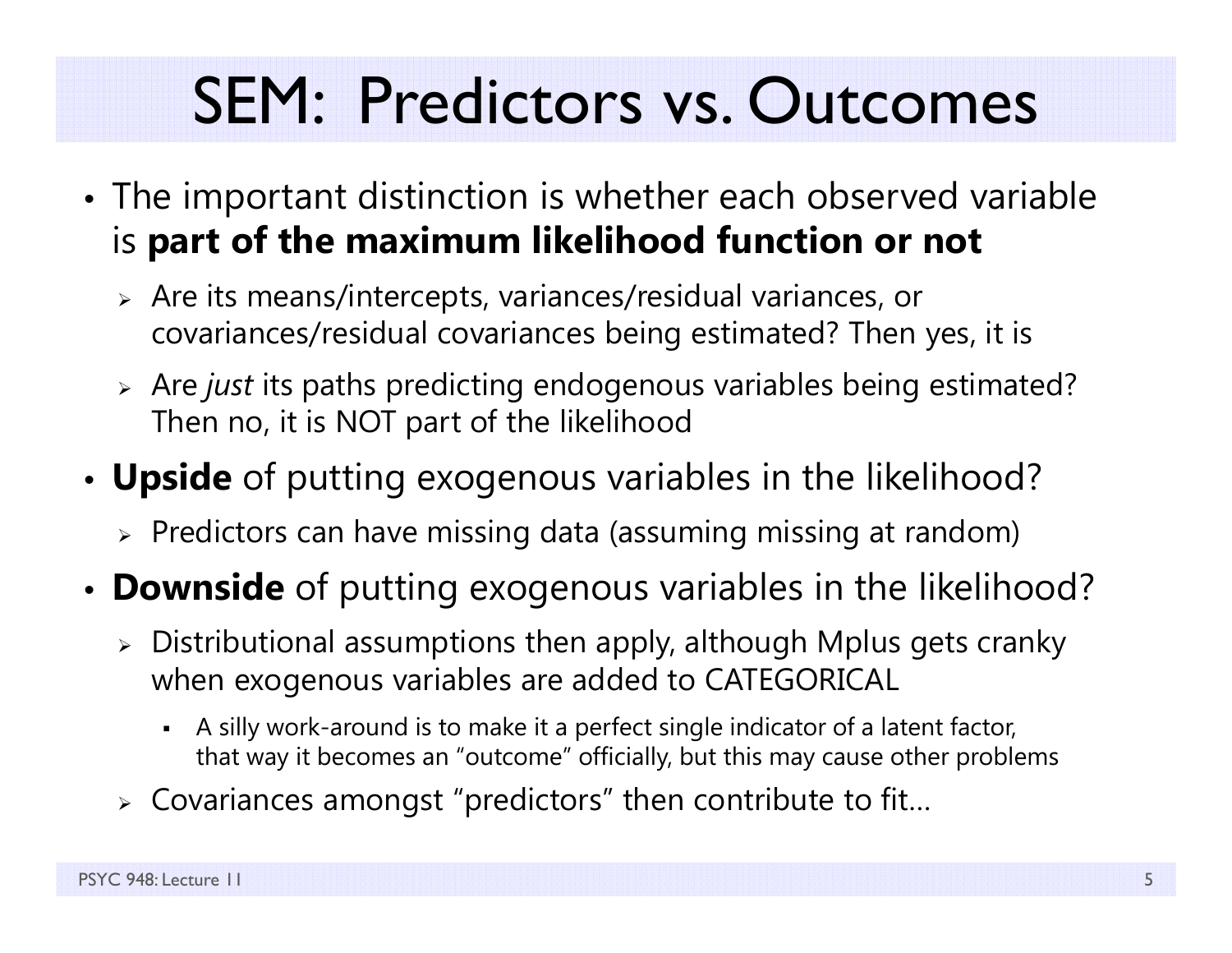## SEM: What goes into model fit

- • Back in CFA/IFA, misfit was almost always due to covariances
	- If each indicator has its own **intercept or thresholds**, then the indicator **means or response frequencies** will be predicted perfectly
	- If each indicator has its own **residual variance**, then the indicator **total variances** will be predicted perfectly
	- **Factor loadings** are supposed to predict covariances among indicators, so once you have 4+ indicators in a model **potential for misfit**
- The same is true in SEM, but with a catch, because only some covariances "count" towards model fit
	- $\triangleright$  Covariances amongst variables in the likelihood COUNT
	- Covariances for "predictors" (NOT in the likelihood) with "outcomes" (in the likelihood) COUNT
	- Covariances amongst "predictors" (NOT in the likelihood) do NOT count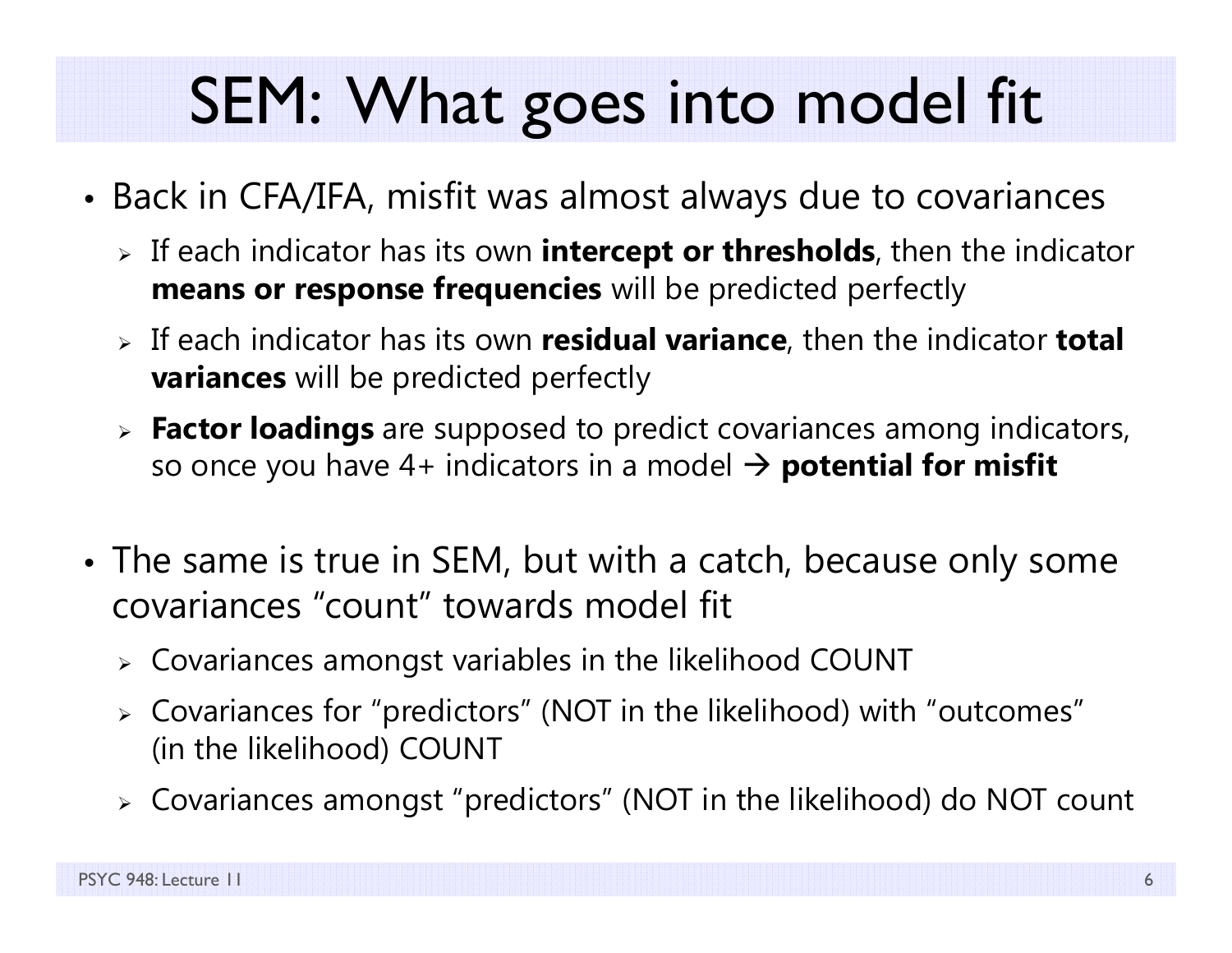### SEM: What to do first?

#### •**Because SEM is composed of two distinct parts…**

- Measurement model that identifies latent variables
- $\triangleright$  Structural model for relations involving those latent variables

### • … **you should build these models sequentially**

- $\triangleright$  Start by ensuring each over-identified factor fits adequately
- $\triangleright$  When possible, then combine all factors of interest and other observed variables in the same model, estimating all possible relations among them (this "saturated" model is the best-fitting structural model)
- $\triangleright$  Then modify the structural model to answer your questions, and see if the simpler model is NOT worse than the saturated structural model
- Because the measurement model will dominate model fit, informative tests of the structural model need to focus THERE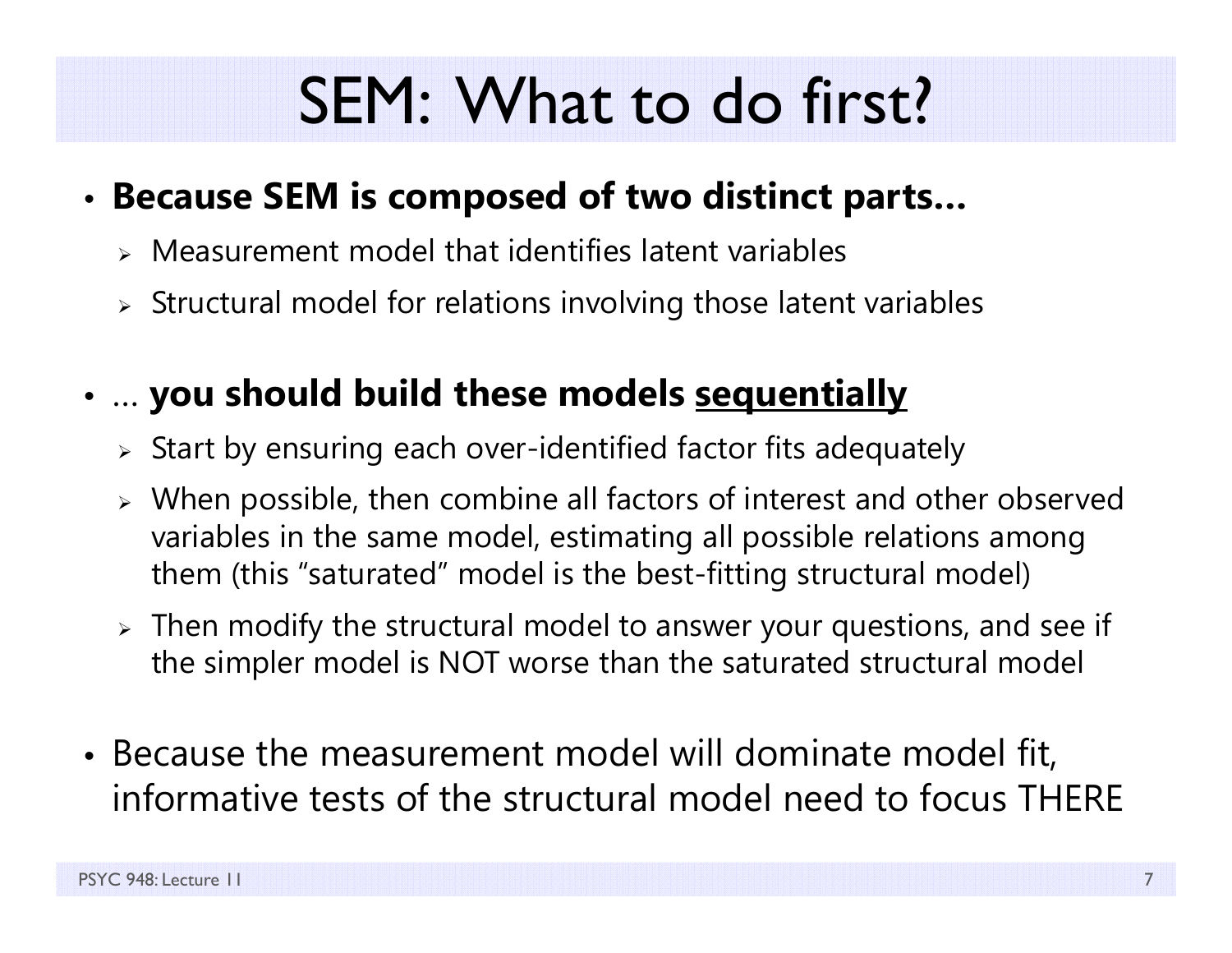### SEM: What to do if I can't do it?

- A simultaneous estimation of measurement and structural models in SEM is the gold standard, but may not work for you
- SEM is likely to break (i.e., not converge, give crazy SEs) when:
	- $\triangleright$  Sample sizes are small (few persons relative to # free parameters)
	- $\triangleright$  Many free parameters are in the likelihood (especially with few persons)
	- $\triangleright$  Some outcomes are non-normal (link functions are involved)
	- $\triangleright$  Many latent variables are included (especially with link functions)
	- $\triangleright$  Latent factors are not well-identified (2 indicators is not enough)
	- Latent variable interactions are included (which require numeric integration  $\bm{\rightarrow}$  repeated rectangling of the latent trait distributions)
- •What to do then? Alternatives range from ok to terrible…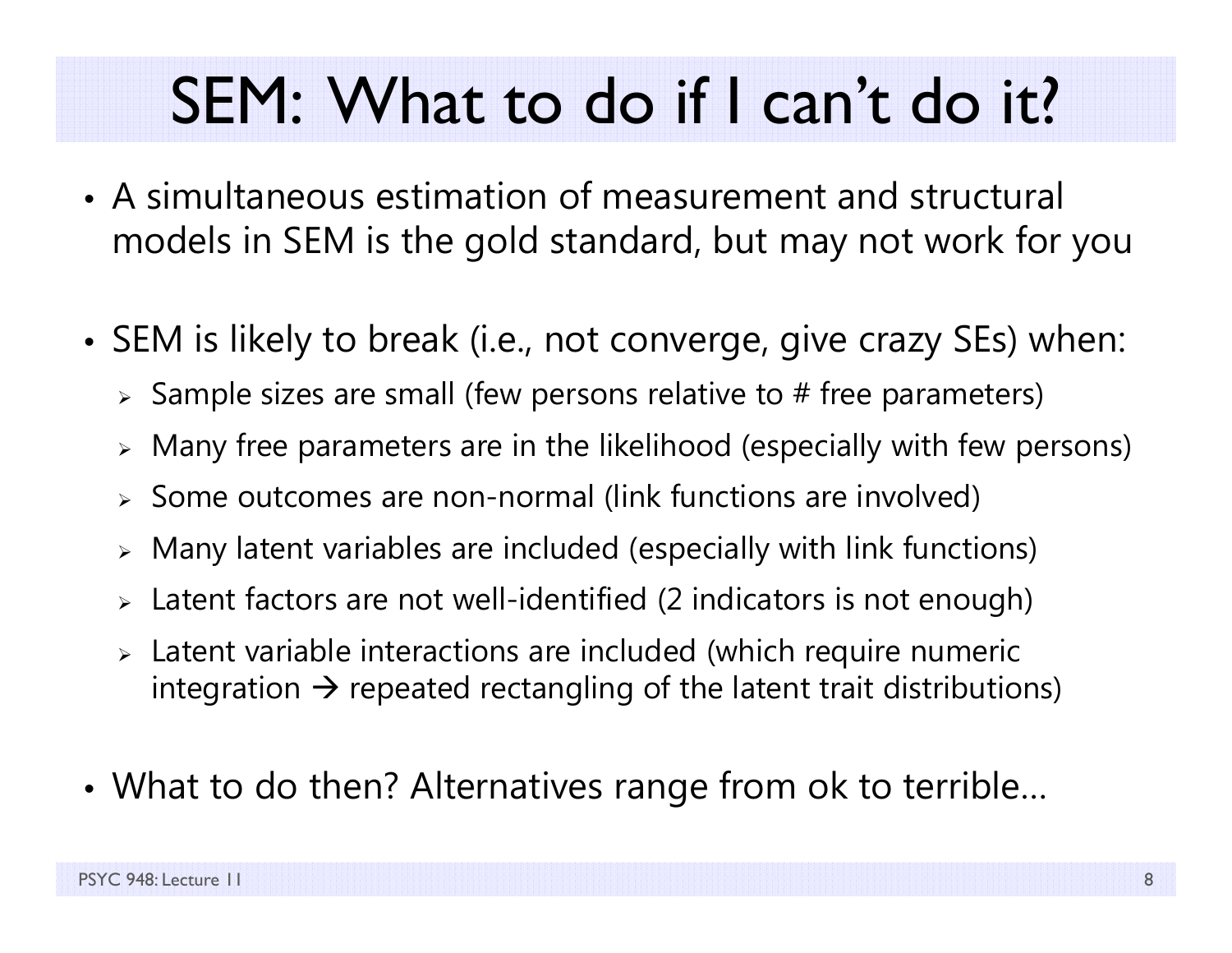### First try a simpler measurement model

- One way to save estimated parameters—when possible to do so without hurting model fit too much—is to **fit constrained measurement models** (i.e., make the parcels a real structure)
- • $\bullet\,$  For example, for a factor with  $12$  original indicators:
	- > Total possible DF for actual 12 indicators =  $\frac{12(12+1)}{2}$  $+\ 12 = 90$
	- » Used DF for **full one-factor** model =  $12\lambda + 12\mu + 12\sigma_e^2$  $\frac{2}{9}$  = 36
	- » Used DF for **tau-equivalent** (Rasch) factor model = 1λ+12μ+12σ<sup>2</sup>e  $\frac{2}{9}$  = 25
		- It is more difficult to estimate more loadings than more μ or  $\sigma_{\rm e}^2$  $\mathbf 2$
	- » Used DF for **parallel items** factor model: 1λ+12μ+1σ<sup>2</sup>  $\frac{2}{6}$  = 14
	- » Used DF for an **"empty means" parallel items** model: 1λ+1μ+1σ<sup>2</sup>  $^{2}_{6}$  = 3
	- $\triangleright$  If not all loadings/residual variances/intercepts can be constrained across items, perhaps at least some of them can?
	- $\triangleright$  Mplus allows you to test intermediate possibilities, not just all or nothing with respect to each indicator gets its own parameter(s)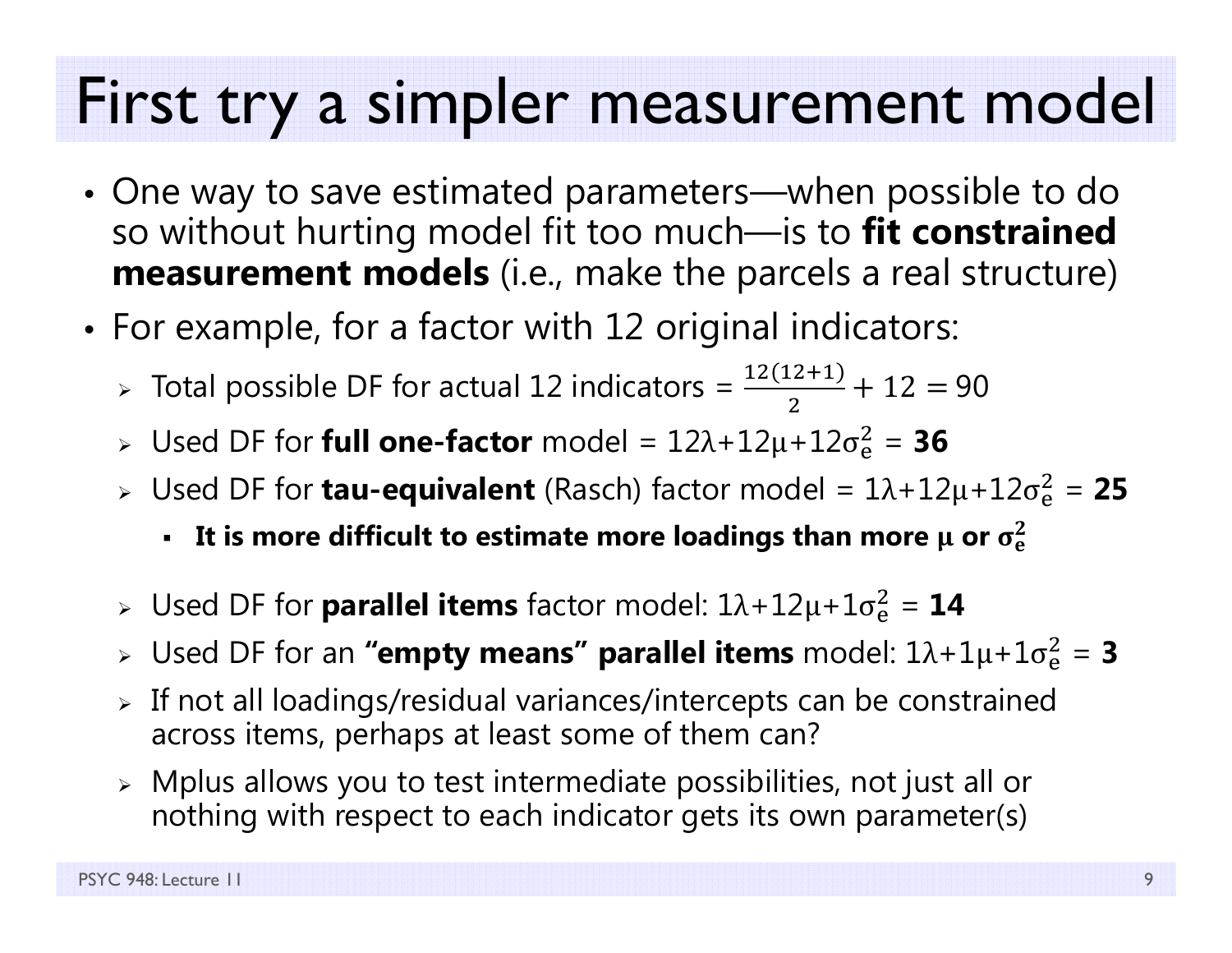## 3 Problems with SEM Alternatives\*

- 1. Assuming **unidimensionality** and **tau-equivalence** (equal discrimination) of indicators within a single sum score
	- $\triangleright$  If these do not hold, the validity of the factor is questionable
- 2. Assuming **perfect reliability** of observed variables
	- $\triangleright$  If reliability is not perfect, then the estimates of its relationships with other variables will be downwardly-biased (weaker than they should be)
- 3. Assuming each person's **trait estimate is perfectly known**
	- $\triangleright$  If zero variability of a person's trait estimate is assumed, then the SEs for its relationships with other variables will be downwardly-based (so effects will look more precise and more significant than they should be)
	- $\triangleright$  This happens whenever we use only 1 observed trait value per person, **because a trait is essentially a missing value of a predictor variable**
- *\* Thanks to Jonathan Templin for helping me enumerate these problems*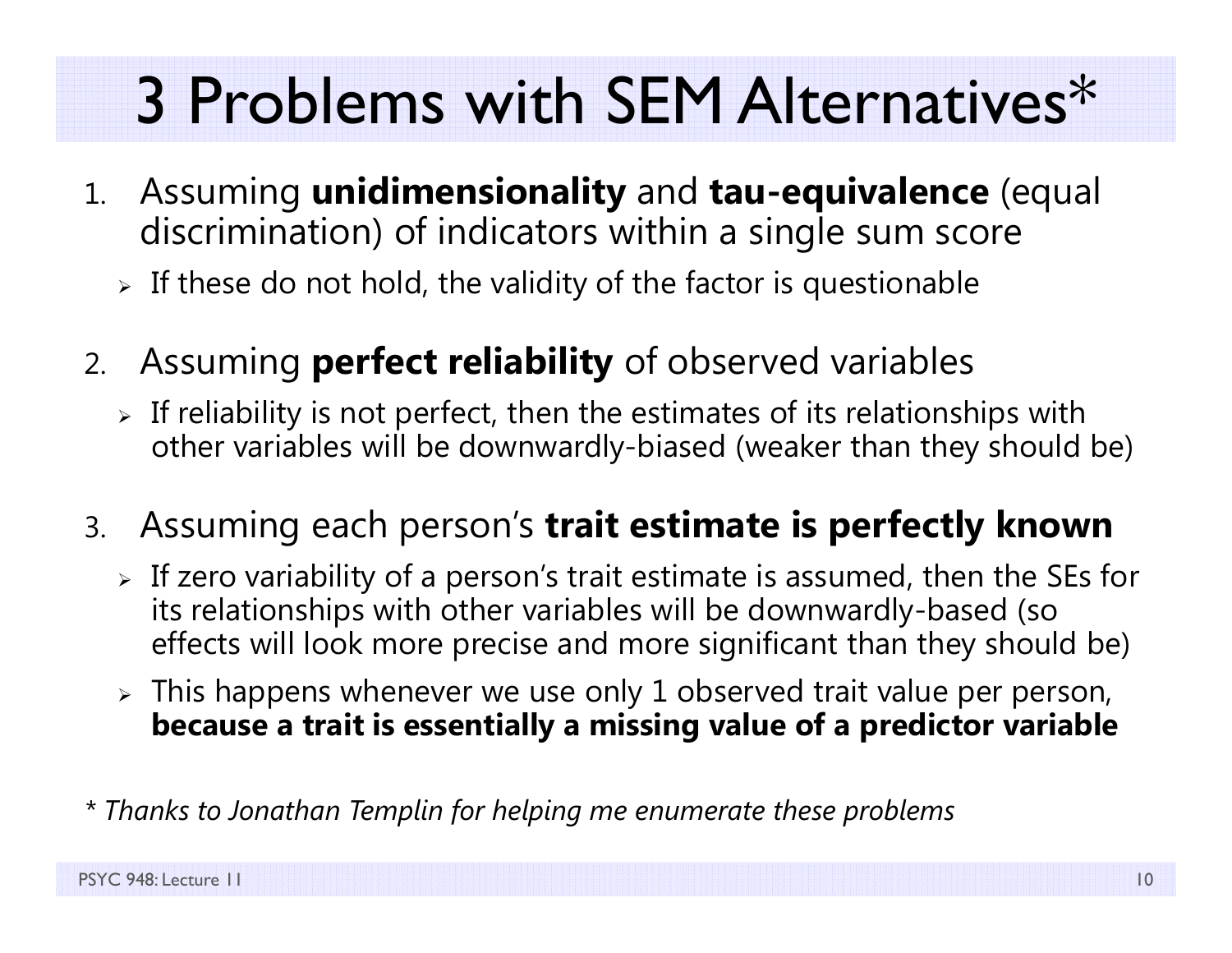### Option 1: Single-Indicator Models

- • If you have determined that a single latent factor fits a set of indicators, an option is a "single-indicator" (ASU) factor model
- • Assuming perfect reliability (Omega=1) would look like this:
	- **Factor BY subscale@1; subscale@0; Factor\*;**
- • Better: Use **Omega reliability** as estimated from *your* data:
	- » "Omega" Reliability:  $\boldsymbol{\omega} = (\boldsymbol{\Sigma} \boldsymbol{\lambda})^2 \, / \, [(\boldsymbol{\Sigma} \boldsymbol{\lambda})^2 + \boldsymbol{\Sigma} \, \textbf{Var}(\mathbf{e}) + \, \, 2 \boldsymbol{\Sigma}(\mathbf{e} \; \mathbf{cov}) ]$
	- **Factor BY subscale@1; subscale\* (Reliable); Factor\*;**
	- » MODEL CONSTRAINT: Reliable = (1−ω)∗Var(subscale);
	- $\triangleright$  Subscale residual variance is then the "unreliable variance" only
- •• Either way, the factor can be "centered" by fixing its mean  $= 0$ :
	- **[subscale\*]; [Factor@0];**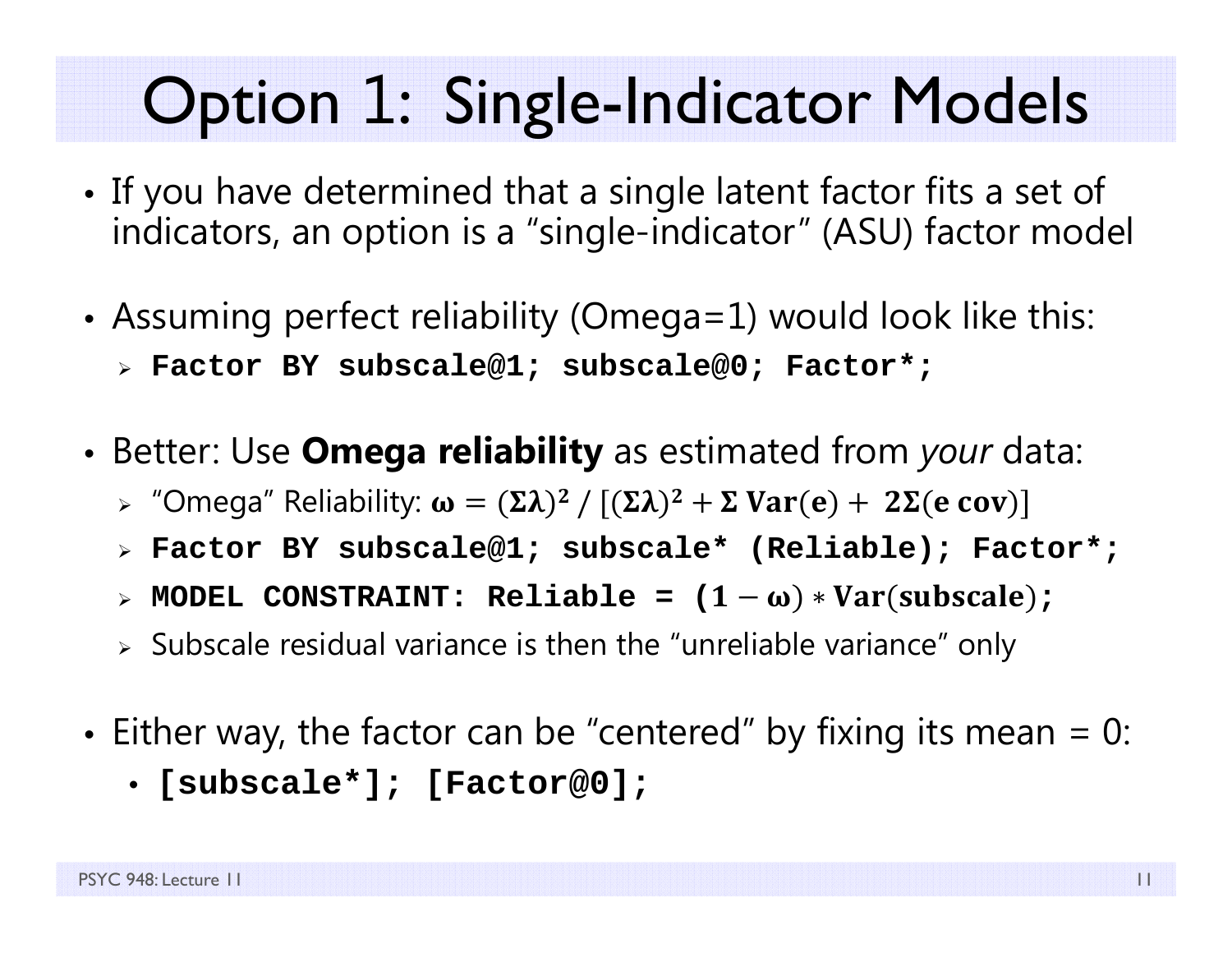## Option 1: Single-Indicator Models

- Problems with using **a sum score** in a single indicator model (or as an observed variable in an analysis more generally):
- 1. Assuming unidimensionality and tau-equivalence (equal discrimination) of indicators within a single sum score
	- **YEP, this is a definitely a problem.**
- 2. Assuming perfect reliability of observed variables
	- **This is a problem unless correcting for the omega reliability of the sum score.**
- 3. Assuming each person's trait estimate is perfectly known
	- **YEP, this is a definitely a problem when using only one number to represent the trait level of each person.**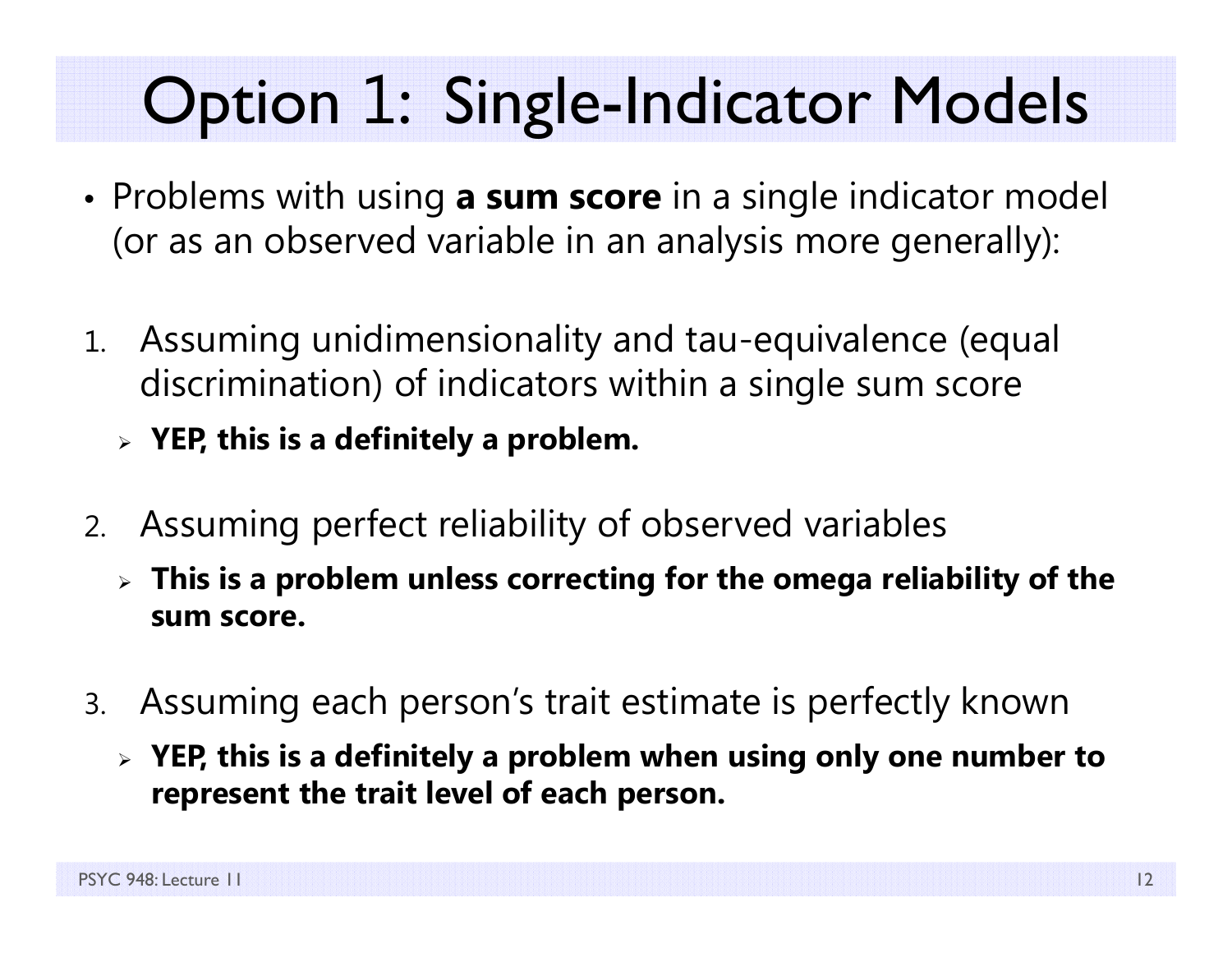### Option 2: Parceling Indicators

#### •**Parceling = ASU for only some indicators**

- • $\bullet\,$  For example, for a factor with  $12$  original indicators:
	- ParcelA = i1+i2+i3+i4, ParcelB = i5+i6+i7+i8, ParcelC = i9+i10+i11+i12
	- **Factor BY ParcelA\* ParcelB\* ParcelC\*; Factor@1; [Factor@0];**

#### •**Guess what happens to model fit???**

- > Total possible DF for actual 12 indicators =  $\frac{12(12+1)}{2}$  $+\ 12 = 90$
- > Estimated DF for actual 12 indicators =  $12\lambda + 12\mu + 12\sigma_e^2$  $\frac{2}{9}$  = 36
- Remaining DF leftover = 90 − 36 = **54 = lots of room for misfit**
- > Total possible DF for 3 "parcels" =  $\frac{3(3+1)}{2}$ 2  $+3=9$
- > Estimated DF for 3 "parcels" =  $3\lambda + 3\mu + 3\sigma_e^2$  $^{2}_{6}$  = 9
- Remaining DF leftover = 9 <sup>−</sup> 9 = **0 = fit is "perfect" (just-identified)**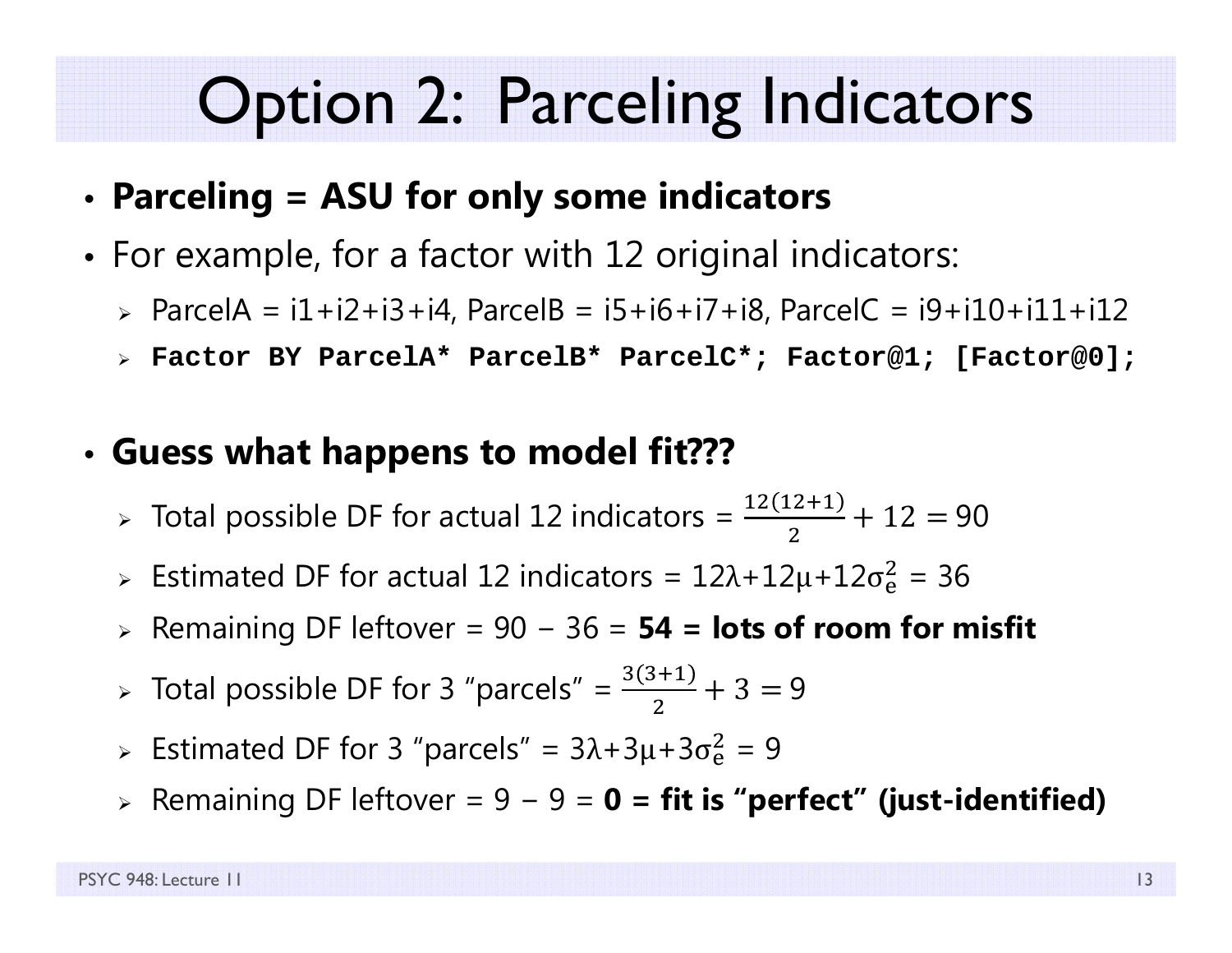### Option 2: Parceling Indicators

- Contrary to what others may say… **PARCELING IS TOTALLY CHEATING AND YOU SHOULD NOT DO IT**
- • That being said, here's how to parcel responsibly if you must:
	- Recognize that **parceling assumes tau-equivalence** (equal loadings) of the indicators within each parcel, so **test that ahead of time**
	- $\triangleright$  If tau-equivalence (a Rasch-type model) holds, then you aren't losing  $\blacksquare$ information (or cheating model fit) by combining the item responses
	- **Be honest** that parceling is an intermediate choice between:
		- ASU completely (single-indicator model for a construct)
		- ASU sort of (parceling only some of the indicators together)
		- An actual indicator-specific measurement model that reflects *all* the data
	- $\triangleright$  Recognize that different combinations of indicators to parcels can create very different results (especially for "subscales" of subscales), and **do NOT use parcels as a way to "control for" or HIDE misfit**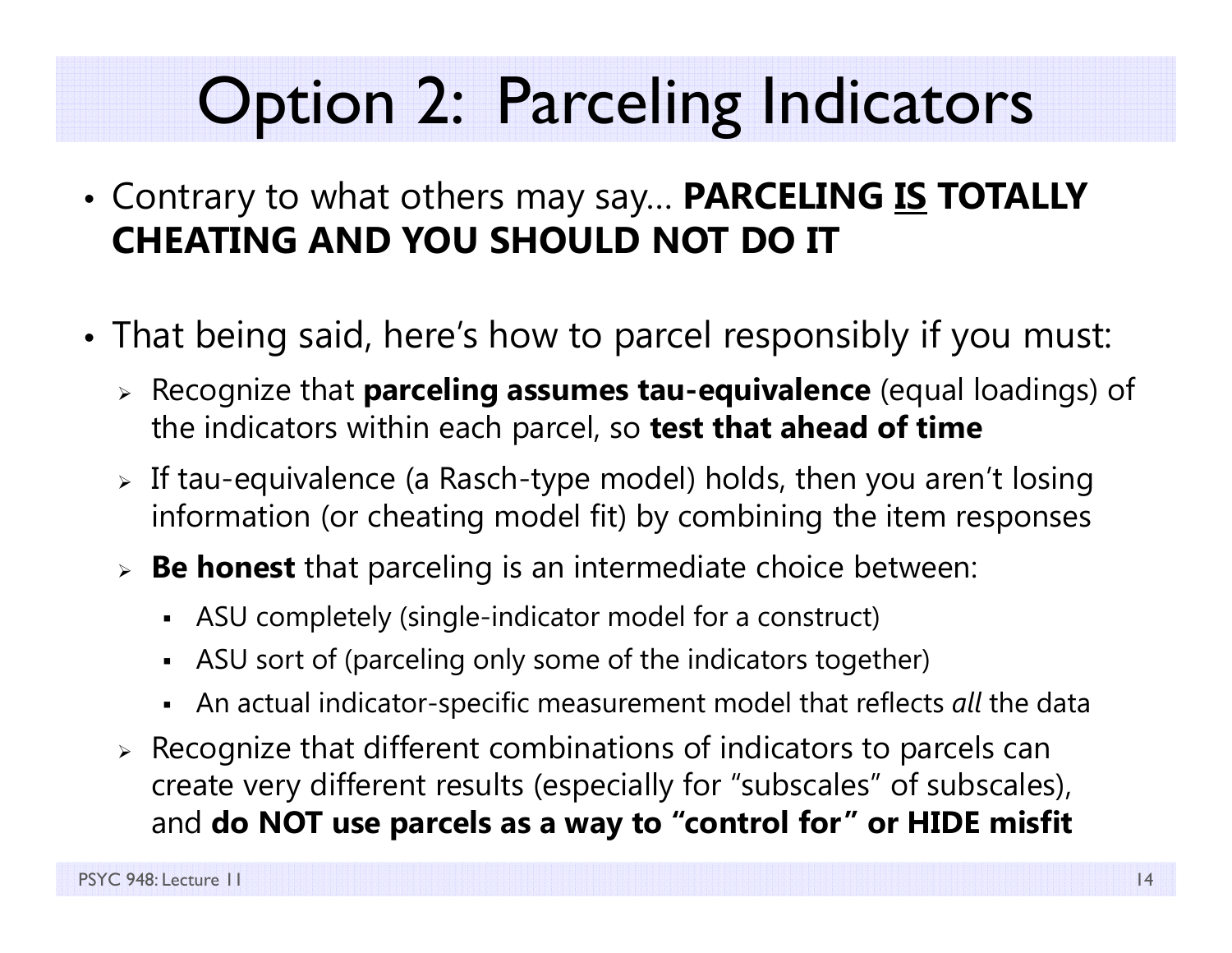### Option 2: Parceling Indicators

- Problems with **using parcels** rather than the original indicators (aside from an invalid assessment of model fit):
- 1. Assuming unidimensionality and tau-equivalence (equal discrimination) of indicators within a single parcel
	- **YEP, this is a definitely a problem (unless verified ahead of time).**
- 2. Assuming perfect reliability of observed variables
	- **The parcel is not assumed completely reliable, but the reliability across parcels is likely to be too optimistic (hidden error within).**
- 3. Assuming each person's trait estimate is perfectly known
	- **This is not a problem if the latent variable is retained in the model, but we are assuming perfectly known parcel-level scores.**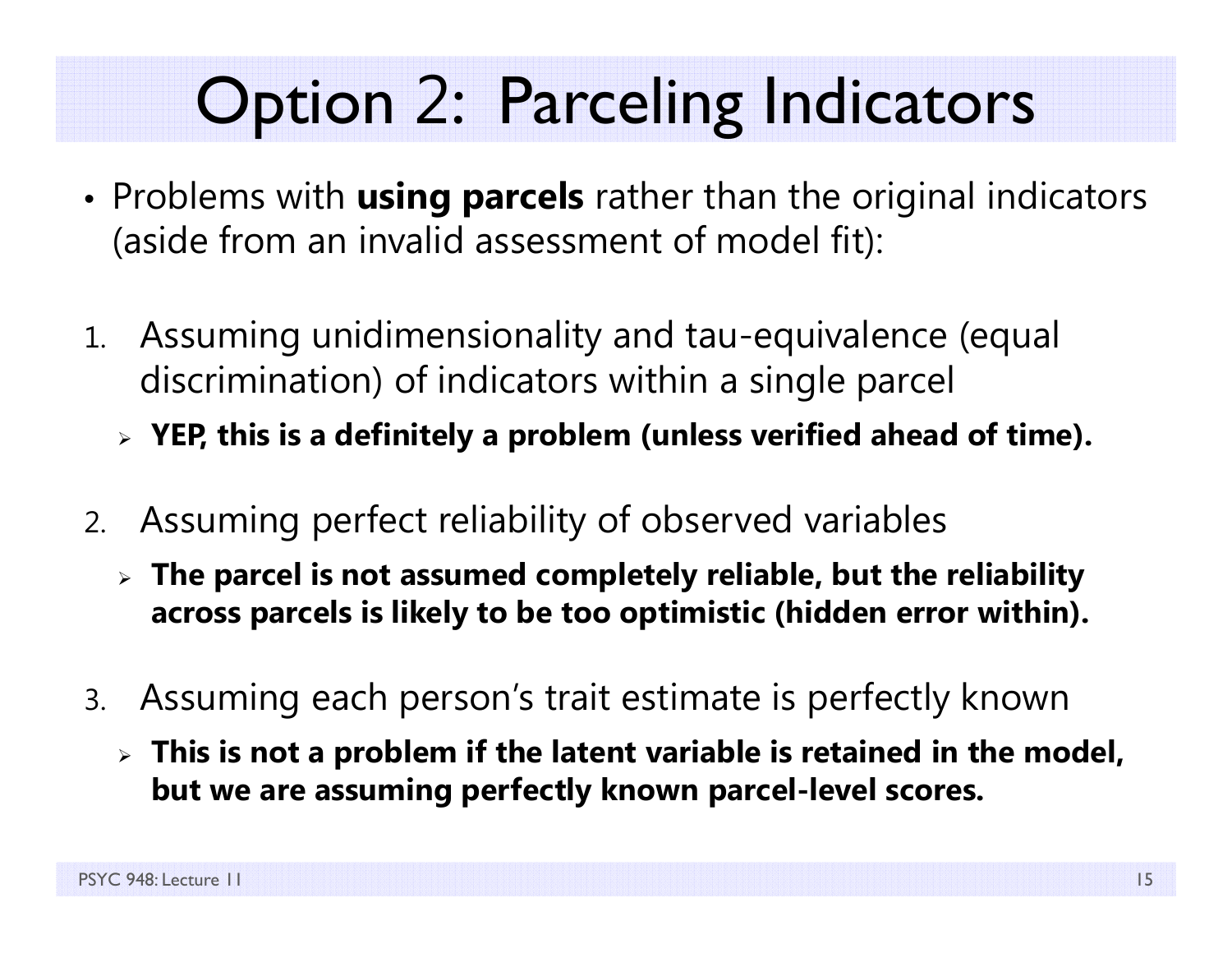### Option 3: Can I just use the factor scores?

### • **In a word, NO.**

- • Factor score = random effect = mean of a person's *unobserved* latent variable distribution given the observed responses
- • Because this is a latent variable, each factor score really has a **distribution of possible values** for each person
	- $\triangleright$  Factor scores are estimated a multivariate normal prior distribution, and thus will be shrunken (pushed to normal) given low reliability
	- $\triangleright$  There is likely much uncertainty per person, especially for few indicators
		- Although factor scores (thetas) are routinely used in IRT, it's because they are usually based on *dozens* of items per factor instead of just a few
- Btw, you CANNOT create factor scores by using the loadings as such:
	- $\triangleright$   $\mathbf{F} = \boldsymbol{\lambda}_{11} \mathbf{y}_1 + \boldsymbol{\lambda}_{21} \mathbf{y}_2 + \boldsymbol{\lambda}_{21} \mathbf{y}_3 ... \boldsymbol{\rightarrow}$  Is a COMPONENT model, not a FACTOR model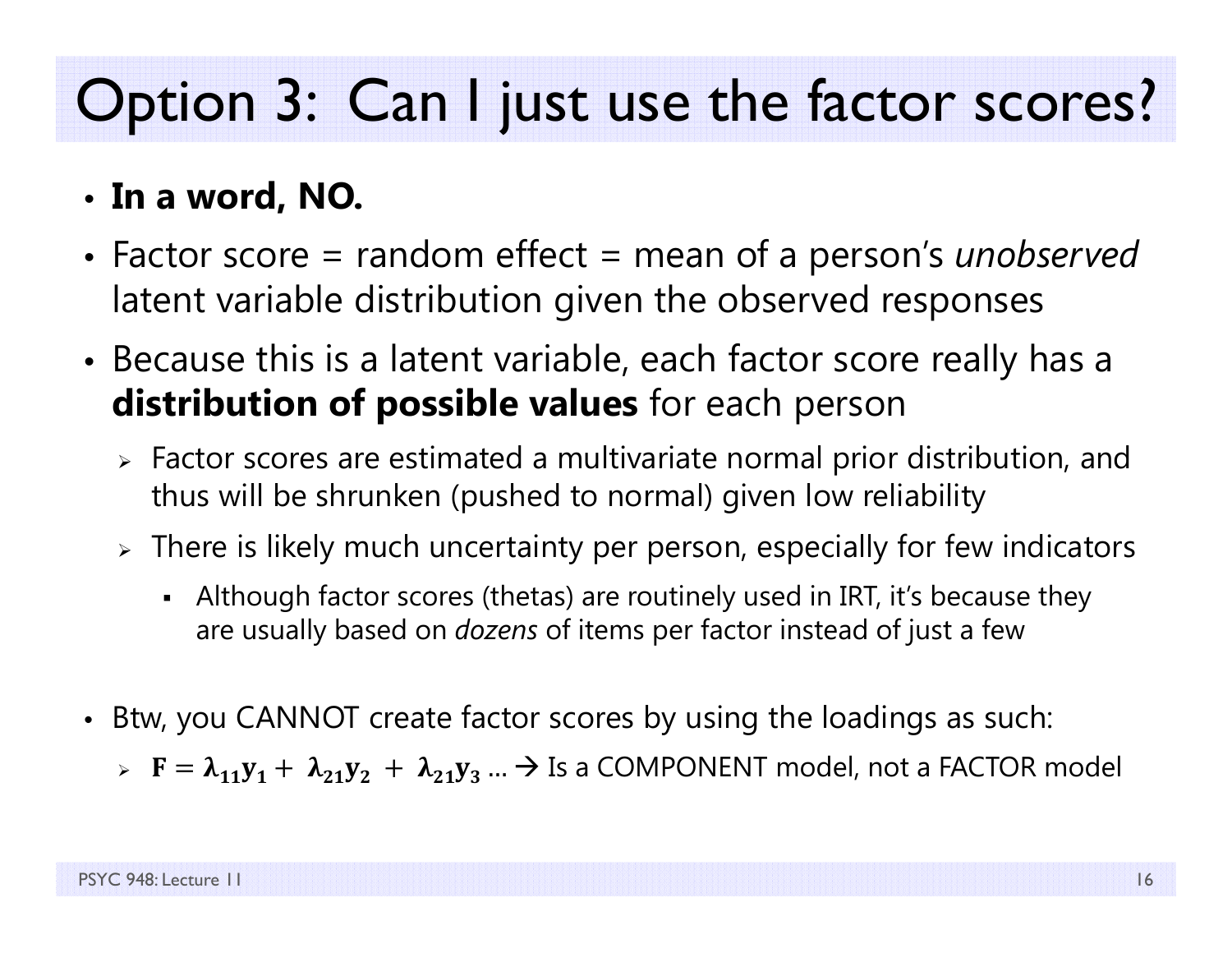### Option 3: Single Factor Scores

- •A factor score is an **observed variable** (just like a sum score is)
- •Assuming perfect factor score reliability would look like this:

```
 Factor BY fscore@1; fscore@0; Factor*;
```
• Better: In CFA (but not IRT/IFA in which reliability varies across the trait), you can use **factor score reliability** estimated from *your* data (true trait differences relative to total trait variance):

▶ Factor score reliability 
$$
\rho = \frac{\sigma_F^2}{\sigma_F^2 + SE_F^2} \left| \frac{\sigma_F^2}{SE_F^2}\right| = \frac{V^2}{SE_F^2}
$$
 = error variance of factor scores

- **Factor BY fscore@1; subscale\* (Reliable); Factor\*;**
- $>$  MODEL CONSTRAINT: Reliable = ( $1-\rho$ ) $\ast$  ( $\sigma_{\rm F}^2{\rm +SE}_{\rm F}^2$ );
- $\triangleright$  Note this is NOT the same thing as Omega reliability for sum scores
- • $\bullet\,$  Either way, the factor can be "centered" by fixing its mean = 0:
	- **[fscore\*]; [Factor@0];**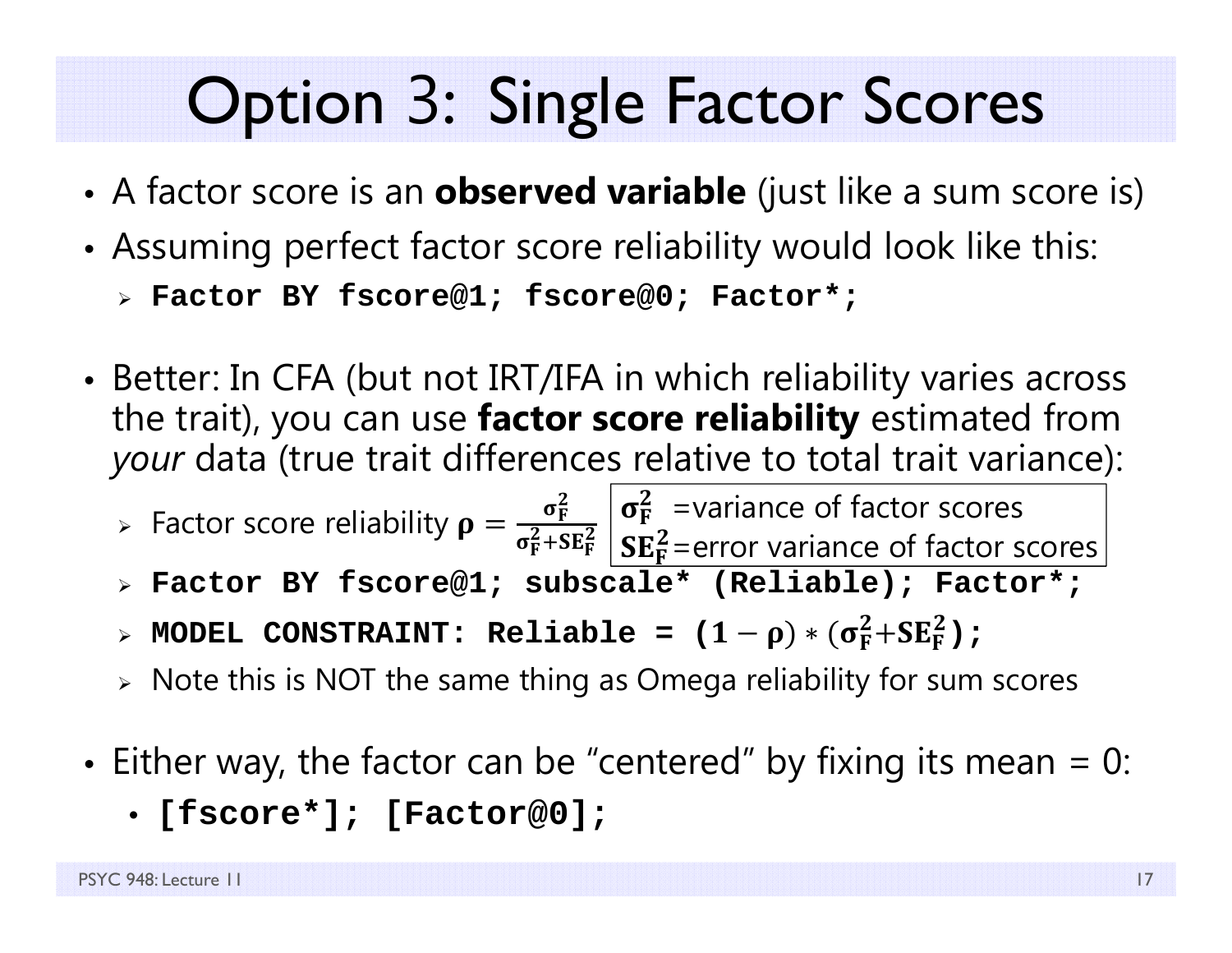### Example: Estimating Reliability

```
! Model 4 -- Fully Z-Scored 2
-
Fac
tor Model
   SitP BY Sit2* Sit4* Sit6* (L1-L3); ! SitP loadings (all free) 
   SitN BY Sit1r* Sit3r* Sit5r* (L4-L6); ! SitN loadings (all free)
   [Sit2* Sit4* Sit6*]; ! SitP intercepts (all free) 
   [Sit1r* Sit3r* Sit5r*]; ! SitN intercepts (all free)
   Sit2* Sit4* Sit6* (E1-E3); ! SitP residual variances (all free)
   Sit1r* Sit3r* Sit5r* (E4-E6); ! SitN residual variances (all free)
   SitP@1; SitN@1; ! Factor variances (fixed=1)
  SitP WITH SitN*; \qquad \qquad Factor covariance (free)
   [SitP@0 SitN@0]; ! Factor means (fixed=0)
```

| ! Calculate omega model-based reliability per factor<br>MODEL CONSTRAINT:<br><b>Omega Reliability</b><br>NEW (OmegaP OmegaN);<br>OmegaP = $((L1+L2+L3)**2) / (((L1+L2+L3)**2) + (E1+E2+E3));$<br>for Sum Scores<br>OmegaN = $((L4+L5+L6)*2) / ((L4+L5+L6)*2) + (E4+E5+E6))$ ;<br>New/Additional Parameters |                                    |         |                                                       |         |         |                                                        |
|------------------------------------------------------------------------------------------------------------------------------------------------------------------------------------------------------------------------------------------------------------------------------------------------------------|------------------------------------|---------|-------------------------------------------------------|---------|---------|--------------------------------------------------------|
| <b>OMEGAP</b><br><b>OMEGAN</b>                                                                                                                                                                                                                                                                             |                                    | 0.744   |                                                       | 0.020   |         | 37.956<br>0.000                                        |
|                                                                                                                                                                                                                                                                                                            |                                    | 0.775   |                                                       | 0.014   | 56.803  | 0.000                                                  |
|                                                                                                                                                                                                                                                                                                            | SAMPLE STATISTICS<br>Means<br>SITP | SITP_SE | SAMPLE STATISTICS FOR ESTIMATED FACTOR SCORES<br>SITN |         | SITN_SE | <b>Factor Score Reliability</b><br>(proportion of true |
| $\mathbf{1}$                                                                                                                                                                                                                                                                                               | 0.000                              | 0.472   | 0.000                                                 |         | 0.418   | individual differences)                                |
|                                                                                                                                                                                                                                                                                                            | Covariances<br>SITP                | SITP_SE | SITN                                                  | SITN_SE |         | SitP: $\rho = \frac{.777}{.777 + .472^2} = .777$       |
| SITP                                                                                                                                                                                                                                                                                                       | 0.777                              |         |                                                       |         |         | SitN: $\rho = \frac{.825}{.825 + .418^2} = .825$       |
| SITP SE                                                                                                                                                                                                                                                                                                    | 0.000                              | 0.000   |                                                       |         |         |                                                        |
| SITN                                                                                                                                                                                                                                                                                                       | 0.533                              | 0.000   | 0.825                                                 |         |         |                                                        |
| SITN_SE                                                                                                                                                                                                                                                                                                    | 0.000                              | 0.000   | 0.000                                                 |         | 0.000   |                                                        |

PSYC 948: Lecture 11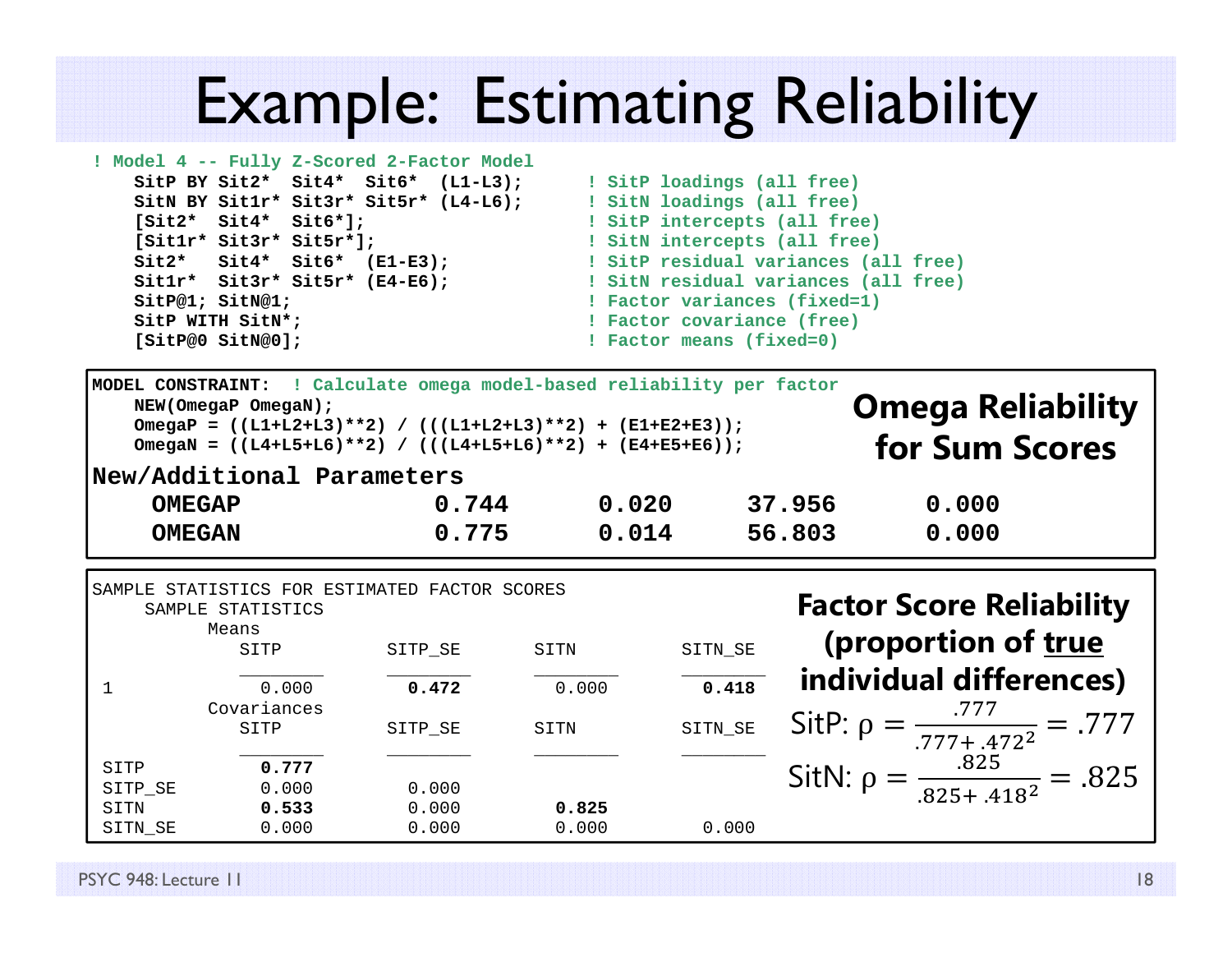## Option 3: Single Factor Scores

- •Problems with a **single factor score** as an observed variable:
- 1. Assuming unidimensionality and tau-equivalence (equal discrimination) of indicators within a single sum score
	- **These should be tested first. Unidimensionality should hold, but tau-equivalence doesn't have to (then just let the loadings vary).**
- 2. Assuming perfect reliability of observed variables
	- **This is not a problem, but factor score unreliability may still create downward bias for relationships with the factor score.**
- 3. Assuming each person's trait estimate is perfectly known
	- **YEP, this is a definitely a problem when using only one number to represent the trait level of each person.**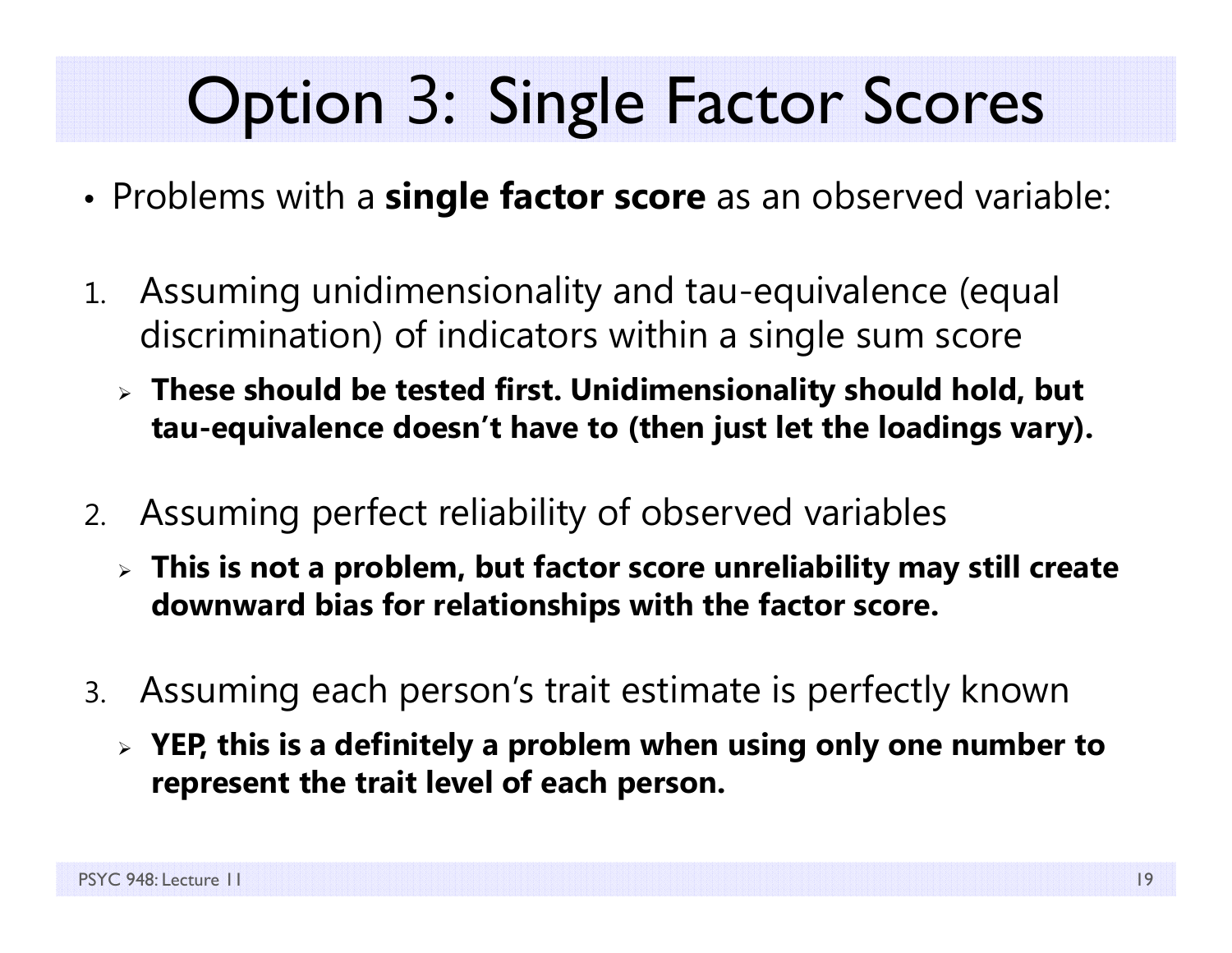### Option 4: Multiple Plausible Values

- • Using a single factor score instead of a sum score can fix:
	- $\triangleright$  Assuming (without testing) unidimensionality and tau-equivalence
	- $\triangleright$  Assuming perfect reliability (can correct using factor score reliability)
- •But **uncertainty in the factor scores** is still a problem…
- • A potential solution: *Multiple* **plausible factor score values**
	- $\triangleright$  An intermediate option between full SEM and single trait estimates
	- $\triangleright$  Generate  $x$  draws from a person's factor score *distribution*, save those draws to separate datasets, analyze each dataset, then combine results using procedures and rules for multiple imputation of missing data
	- $\triangleright$  That way the uncertainty of factor scores per person is still represented, along with the factor model parameters that distinguish the indicators
	- $\triangleright$  Mplus now provides this using a 4-step process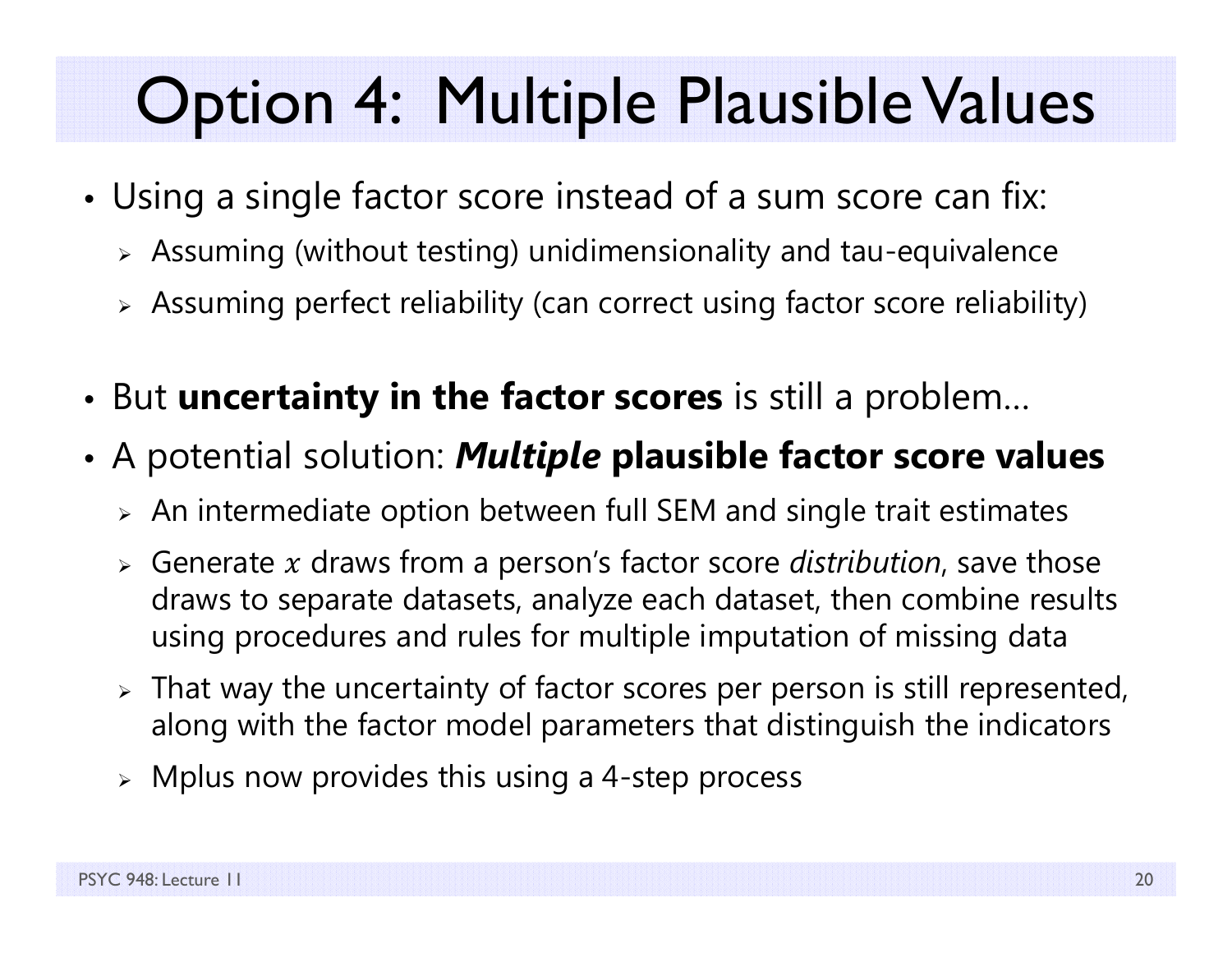### Plausible Values, Step by Step

- **Step 1: Estimate factor model** using ML/MLR, save syntax for estimated parameters as start values (use OUTPUT: SVALUES to save typing)
- **Step 2: Feed in estimated parameters** as fixed parameters (replace all **\***with **@**), re-estimate model using ESTIMATOR=BAYES to generate the factor score draws for each person and save to separate data sets
	- Could do BAYES estimation for all of it, but if you have been using ML/MLR, you should use those parameters instead of letting it find new ones
- **Step 3: Merge separate datasets together** to create x complete datasets for analysis (see my SAS macro as part of Example 11 to make this easier)
- **Step 4:** Tell Mplus to estimate your model **using the factor scores as observed variables on each of the x datasets**, and to combine the results (TYPE = IMPUTATION)
	- Will be easier and go faster than analyses of the original latent variables, but still preserves the uncertainty in the factor score estimates per person, along with the factor model from which those factor scores were derived